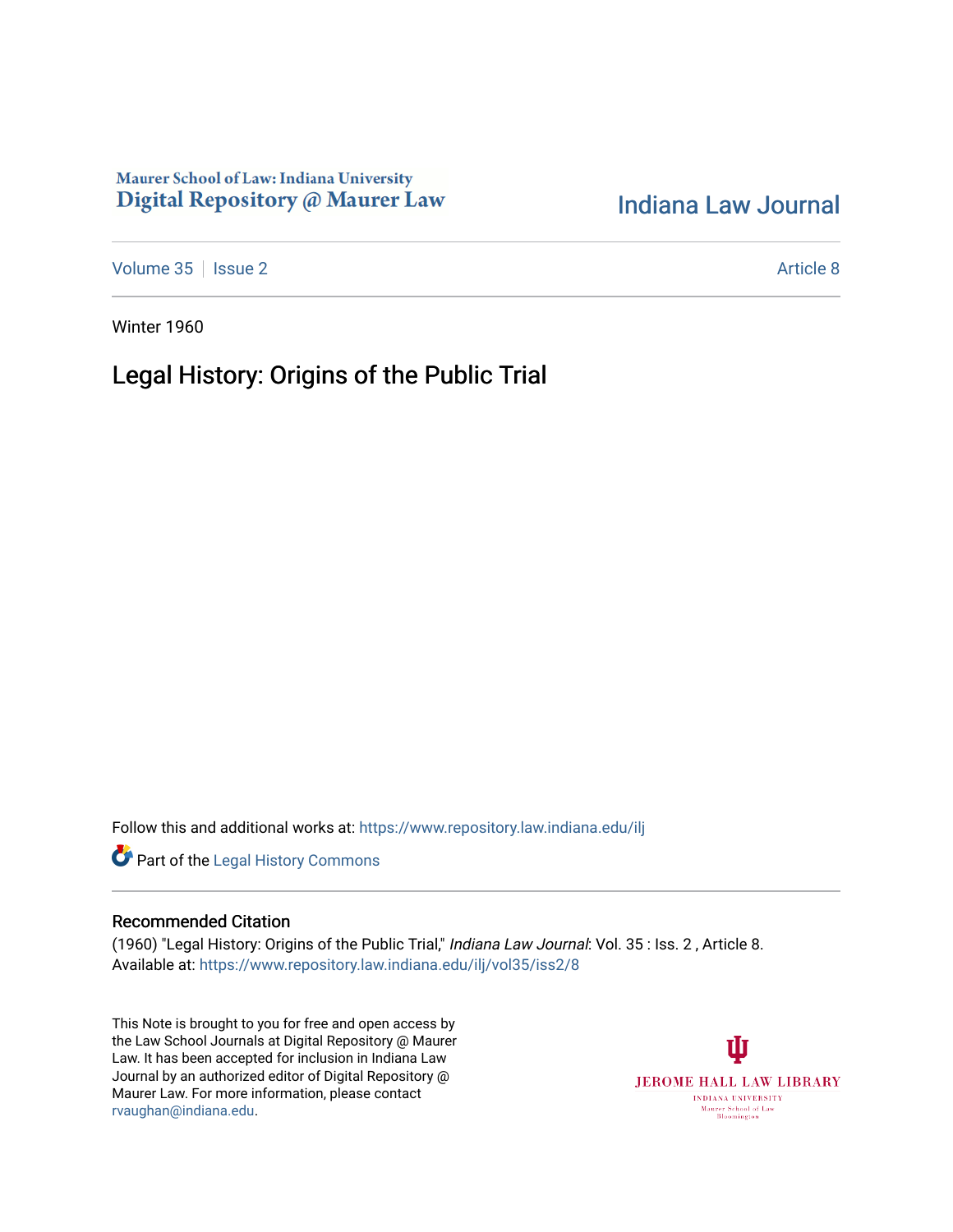#### **LEGAL** HISTORY: **ORIGINS** OF THE **PUBLIC** TRIAL

The story of the public trial begins with the invasion of England by William the Conqueror in 1066. Although the Norman legal system differed from that of the Anglo-Saxons, William assured his new subjects that they were to be governed by the laws that had existed during the reign of Edward the Confessor.' Except for a few changes in the substantive law and the establishment of a more centralized judicial system this promise was substantially fulfilled.<sup>2</sup> There were at least two reasons for this policy of following the Anglo-Saxon legal customs. First, William had purported to be the lawful heir to the throne of Edward the Confessor.' By maintaining the legal status quo there was always the slight possibility of convincing the conquered subjects of the truth of this assertion.' Secondly, in this newly acquired kingdom he had the task of keeping the peace. There was nothing that resembled a public police force, nor did there exist, at that time, any machinery by which such a body could be established. By accepting the Anglo-Saxon customs and laws William was able to build upon an already existing system of law. By allowing this judicial system to remain as it was before the conquest the problem of policing the vast new kingdom was partially solved.

In early England the most common form of justice was carried out by the tribe or the community.<sup>5</sup> Whenever a person committed a wrong against another member of the community he was considered as having

**<sup>1. 1</sup>** POLLOCK & MAITLAND, THE HISTORY OF ENGLISH LAW **67 (2d** ed. 1898) [hereinafter cited as **POLLOCK** & MAITLAND]; JENKS, A SHORT HISTORY OF ENGLISH LAW 17 (5th ed. 1938) [hereinafter cited as JENKS].

<sup>2.</sup> POTTER, ENGLISH LAW AND ITS INSTITUTIONS 10 (2d ed. 1943).

<sup>3.</sup> ". **.** . William, on more than one occasion . . .promised to the English **. . .** their 'law,' . . . the rights they held, 'on the day when King Edward . . .was alive and dead.'" JENKS, THE BOOK OF ENGLISH LAW 13 (5th ed. 1953).

<sup>4.</sup> In addition it may be recalled that the Norman law was largely unrecorded. That which was recorded was French. The English had a relatively sound body of recorded law. The laws of Edward the Elder, Edgar, and Cnut had been recorded. Upon his arrival in England William found a body of customs and laws in existence. 1 POLLOCK & MAITLAND 65, **67.**

<sup>5. &</sup>quot;These old customary rules were the ancient custom observed by the people for countless generations. They were administered only as such rules could be in a general meeting, or court, composed of all the freemen of the neighborhood. . . ." POTTER,  $o_p$ . *cir.* .upra note 2, at 7.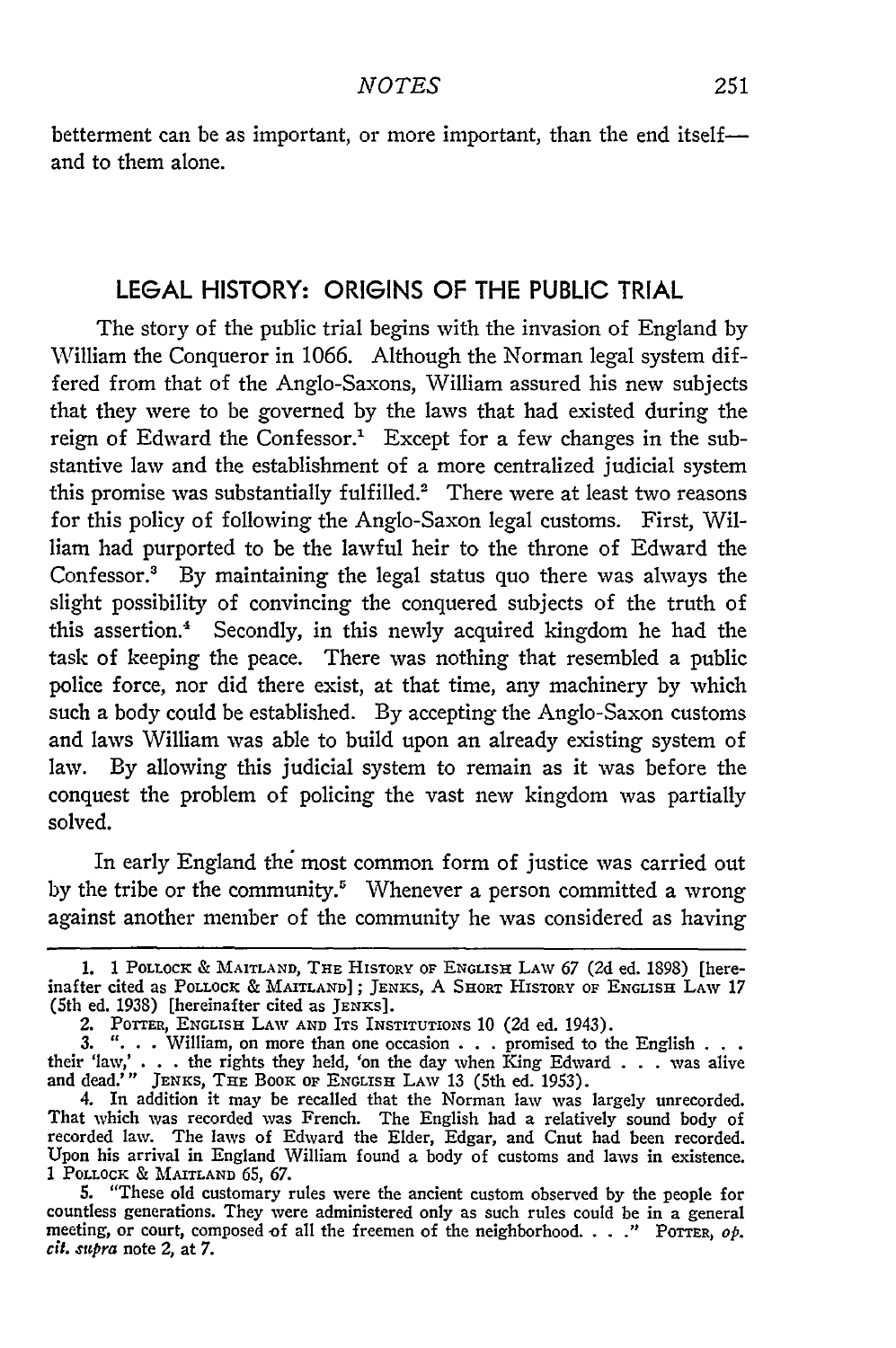#### *INDIANA LAW JOURNAL*

had committed a wrong against the entire community. Thus, the individual was tried by the whole community and judged by communal law and custom.<sup>6</sup> These tribunals were known as the County, the Hundred, and the Manor Courts. Under this system each of the subjects belonged to a specific community and had to seek justice from that community. The procedure in these courts was quite simple. The freemen, who composed the tribunals were judges of both law and fact. There were no professional lawyers and many of the trials were held in the open air.' Thus, from the earliest times the English trials were held in public. All of this did not stem from the concept that a public trial was a right. The English did not think of themselves as conducting a public trial in its modem legal sense. This form of trial existed in early England because of the manner in which the courts were conducted. This was by necessity a public trial.

In 1166 the Assise of Clarenden was passed. This act, the forerunner of the modern day indictment, required that in every criminal trial a full court be assembled and at least twelve freemen be present who could charge the accused with a specific offense.' The act made attendance at a trial one of the principal duties of the English freeman and as a result the community trial appears to have become a burden rather than a right of the people. There were instances when fines were levied against a person who did not attend a trial or send a qualified representative.9 If a wrong-doer was not tried or a false judgment was rendered the entire Hundred was forced to pay a penalty.<sup>10</sup> In addition to attending the Hundred Court there was the duty to attend the County Court."1 The courts were frequently a great distance from the homes of the parties held responsible for attendance. Farm and business obligations were often sacrificed to make court attendance possible.<sup>12</sup>

During the sixteenth and seventeenth centuries continental judicial procedure had exerted a marked influence upon the English law.'3 The

**8. JENKs** 40.

- 10. PLUCKNETT 88. 11. *Id.* at 90.
- 

13. Many of the continental practices violated the common law. "But it is also clear from the works of Fortesque, Smith & Coke . . . that the use of torture was

*<sup>6.</sup>* JENKS 5. 7. It has been indicated that private courts were held in the house of the lord who had jurisdiction. But the early Hundred and County Courts appear to have been held in the open. *Id.* at 37, 38; PLUCKNETT, A CONCISE HISTORY OF THE COMMON LAW 91 (5th ed. 1956) [hereinafter cited as PLUCKNETT].

<sup>9.</sup> Apparently a party had the right to send a servant or representative. This would relieve him of his duty to attend court. 1 **POLLACK** & MAITLAND 532-46.

*<sup>12.</sup>* 1 POLLOCK & **MAITLAND** 538. Evidently the framers of the Magna Carta did not feel the community trial a right. A clause in that instrument limits the terms of the courts. *Id.* at 539.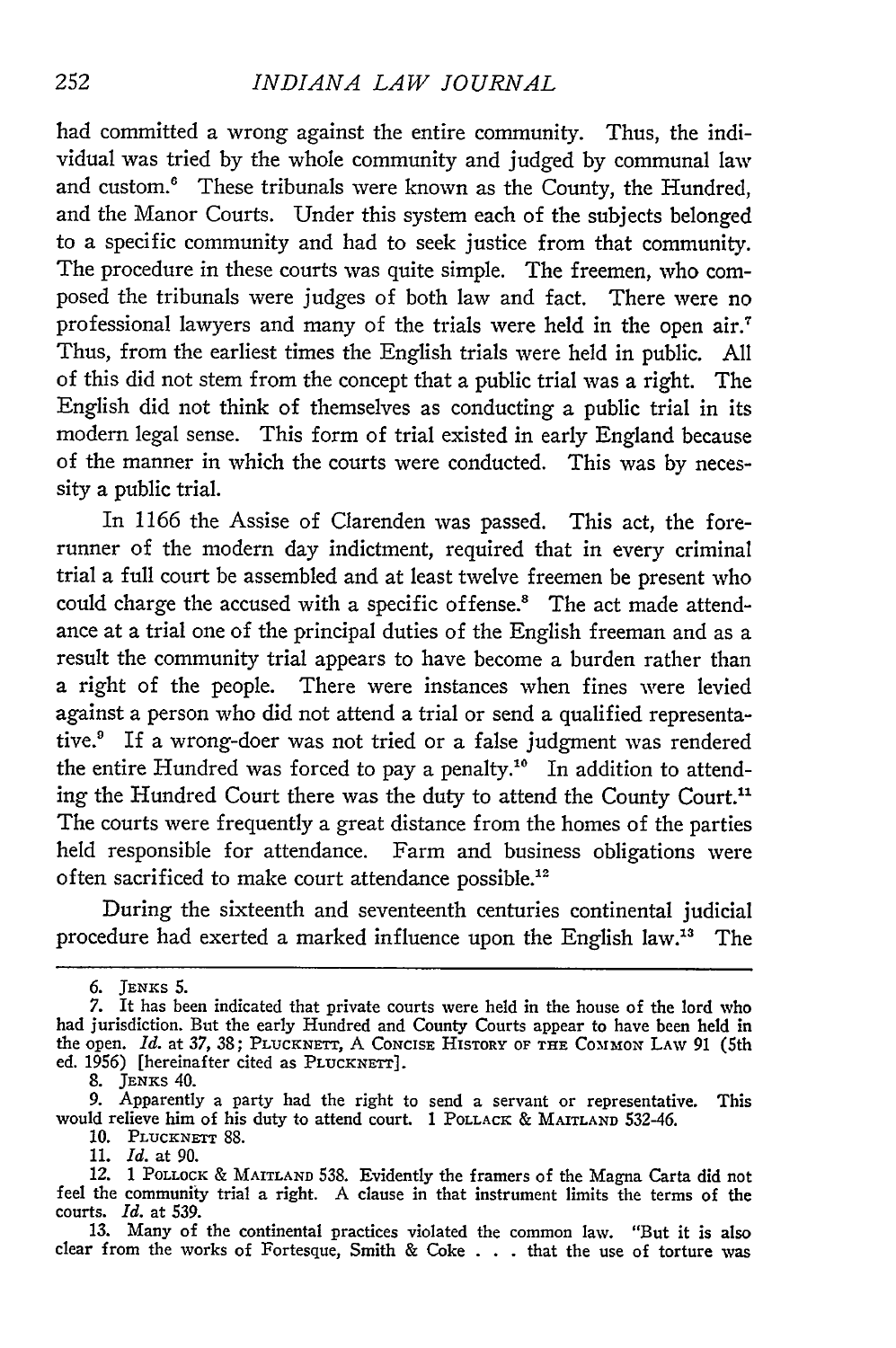most usual continental abuses were the use of torture, the secret trial, and the violation of the right against self-incrimination.<sup>14</sup> While the English adopted the use of torture and had denied the right against selfincrimination, the secret trial was not used. There were several reasons for this. There was a necessity for a community trial in early English history. This was true even after the courts had begun to be administered by lawyers. The community trial was a useful tool in the hands of the Crown.<sup>15</sup> Later, when the primitive form of jury trial began to appear there again existed the necessity for having members of the community participate in the trial.<sup>16</sup> The philosophy of the English monarchs constituted another reason why the community trial was never abandoned. Unlike the monarchs of other countries, the English monarchs purported to act within the tenor of the law." The king may have acted absurdly, but by the use of a community trial the people were, in effect, invited to examine the legal proceedings. This would also have a psychological effect upon the people in two ways. It would give the people the opportunity to observe the courts in action while making it appear that they had some power over the king. Secondly, **by** convicting the accused in front of the populace, a would be wrong-doer would give much thought to the predicament of the accused before placing himself in a similar situation.

Although some form of community participation in criminal trials has existed in every period of English judicial history this convention for centuries provided little or no protection for the accused. Even though the concept of the public trial may have taken the nature of a fundamental right, it was valueless at a time when the populace had no power to curb infringements of their basic rights. The situation existing in the sixteenth and seventeenth centuries is illustrated **by** the opera-

wholly contrary to the common law." 5 HOLDSWORTH, A HISTORY OF ENGLISH **LAW** 184, 185 (1924) [hereinafter cited as HOLDSWORTH].

<sup>14.</sup> ESMEIN, HISTORY OF CONTINENTAL CRIMINAL PROCEDURE 130 **(1913). 15.** "The open examination of witnesses *viva 'voce* in the presence of all mankind, is much more conclusive to the clearing up of the truth than the private and secret ex-<br>amination. . . ." 3 BLACKSTONE, COMMENTARIES \*372. This is also the position taken<br>by Professor Wigmore. 6 WIGMORE, EVIDENCE 1834 (3d

<sup>16.</sup> The court would receive a verdict from this body, and from this verdict the court would form its conclusions. It was not uncommon to have as many as eighty-four jurors sitting at a trial. PLUCKNETT 120-24. Thus, the early jury trial was in and of itself a public trial.

<sup>17.</sup> The conduct of the English king was always clothed with some form of legal efficacy. In this kind of atmosphere a community trial would always give the conduct of the king the appearance of legality. JENKS, **THE** BOOK OF **ENGLISH** LAw 45 (5th ed. 1953).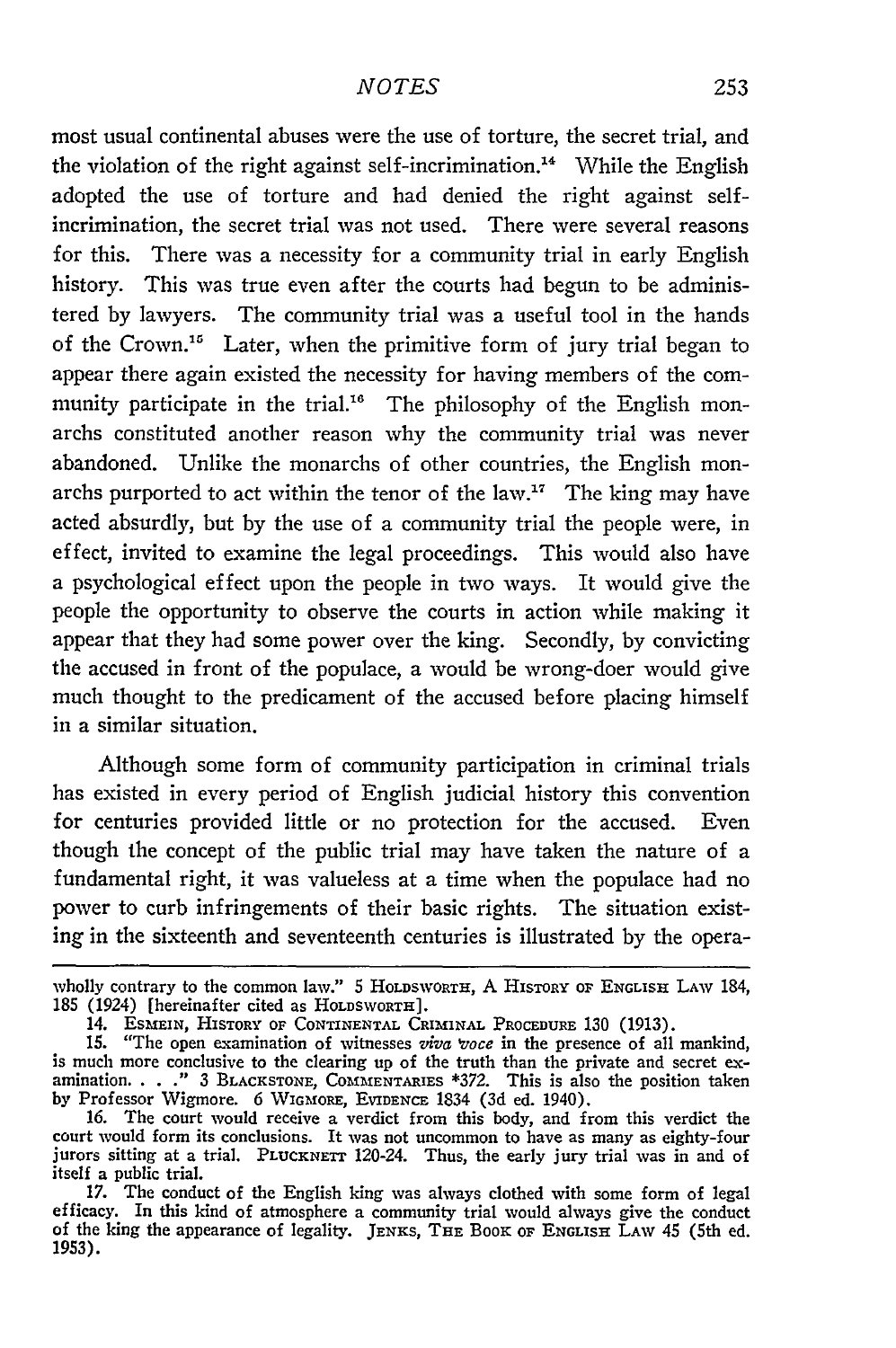#### *INDIANA LAW JOURNAL*

tion of the Star Chamber.<sup>18</sup> Although the Star Chamber has been historically associated with the *in camera* proceeding, secret trials were not held in that tribunal.<sup>19</sup> On the other hand, the effective right to a trial by jury was denied. The defendant was not allowed the privilege of being confronted by witnesses. There was no privilege against selfincrimination. The defendant was denied the effective aid of counsel. The accused was unable to call witnesses in his own behalf. In many cases torture was used to exact a confession.<sup>20</sup> The accused was ofter questioned in private.<sup>21</sup>

For a nation that purported to be governed by a rule of law, practices such as those which existed in the Star Chamber could not long be tolerated.<sup>22</sup> Public opinion began to run high against the tribunal with the result that the common law lawyers and judges united with parliament to achieve the abolition of the Star Chamber in 1641.<sup>23</sup> Many of its unfair practices remained, however and the people were still dissatis-

19. This concept of the Star Chamber's secret procedure is reflected in some of the modern cases. See Davis v. United States, 247 F.2d 394 (8th Cir. 1917). This is incorrect as Professor Holdsworth points out. "It is true that the prisoner was prevented from calling witnesses and preparing his defense .... But the trials were at least public." 5 HOLDSWORTH 195.

*20. Id.* at 185.

- 21. "1.) The prisoner was kept in confinement more or less secret till his trial, and could not prepare for his defense. He was examined and his examination was taken down.
	- *2.)* He had no notice beforehand of the evidence against him .... He had no counsel either before or at the trial . . . the witnesses were not necessarily . . . confronted with the prisoner. . . .
	- 5.) It does not appear that the prisoner was allowed to call witnesses in his own behalf. . . **."** 1 **STEPHEN,** A HISTORY **OF THE CRImiNAl.** LAW **OF ENGLAND** 350 (1883).

However, the actual proceedings of the Star Chamber were open to the public. 5 HOLDS-WORTH 195.

22. Among the first to attack the power of the Star Chamber were the common law lawyers and judges. here was much apprehension among the members of the legal profession in regard to the Star Chamber usurping the power of the common law. CARTER, A HISTORY OF **THE** ENGLISH COURTS **87** (5th ed. *1927)* ; 1 HOLDSWORTH 508, 509.

23. The Star Chamber was not the only court that existed during this period that incurred the wrath of the public. For example, the council of Wales, Marches and the council of the North used many of the same techniques as the Star Chamber. 1 HOLDS-*WORTH* 512-14.

**<sup>18.</sup>** In early English legal history the king had a body of learned men to aid him in answering questions of law and to formulate legislative policy. This body was known as the King's Council. The Council had both legislative and judicial power. Eventually the division between the legislative and judicial duties of the Council became more pronounced. When the Council sat as a judicial body it came to be known as the Court of the Star Chamber. CARTER, A HISTORY **OF THE** ENGLISH CouRTs **79,** 80 (5th ed. 1927) ; 5 **HOLDSWORTH** 156; 1 PoLLOcK & **MAITLAND** 93. See also, Note, 12 AM. L. REV. *21.*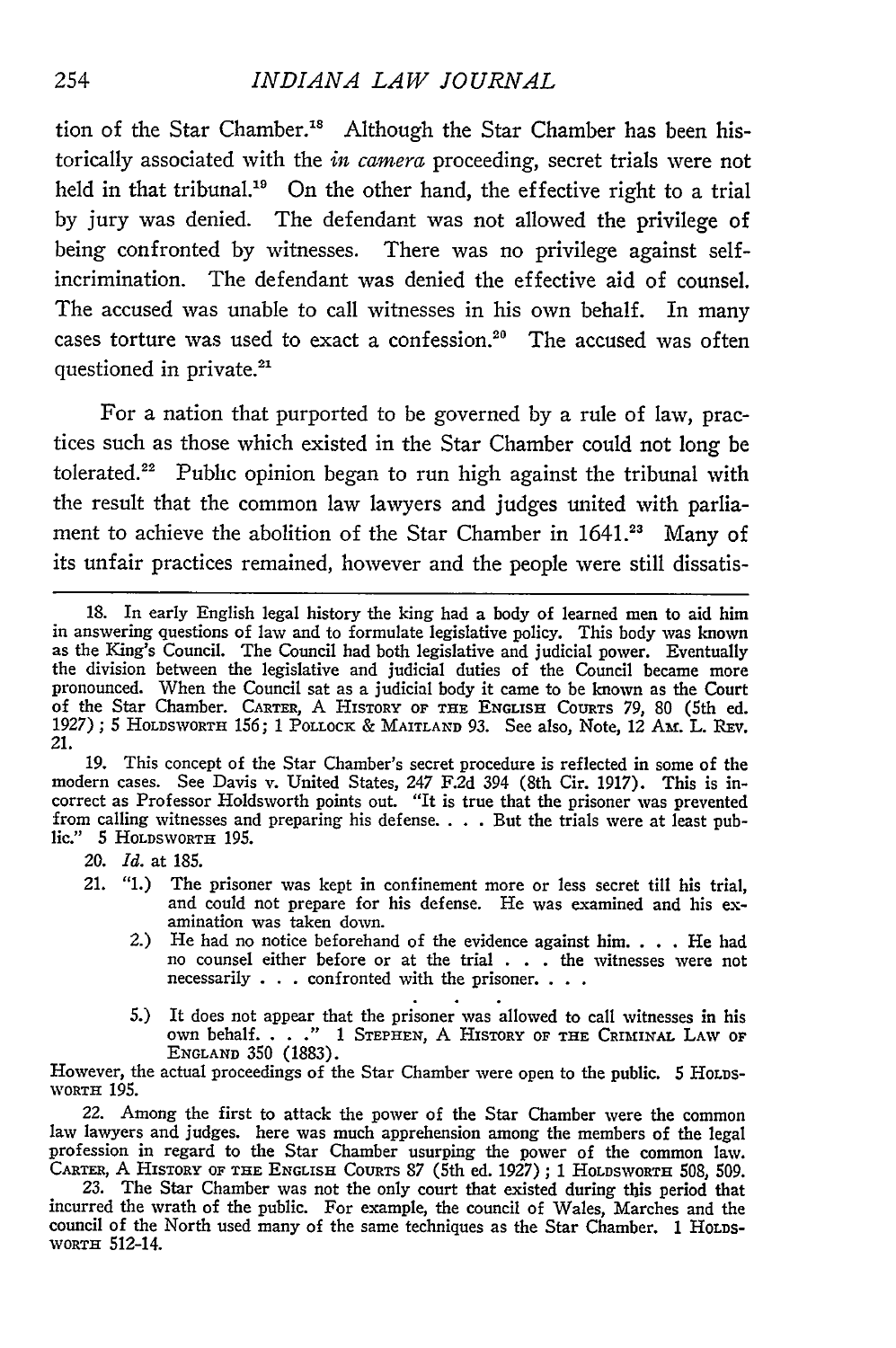fied with the existing procedure.<sup>24</sup> Many other reforms soon followed, some of which merely strengthened existing traditions while others introduced new concepts.<sup>25</sup>

The most important new concept to evolve from the era of the Star Chamber was that of a completely independent jury.<sup>26</sup> During the period of the Star Chamber there were many instances where a jury was threatened with a fine, imprisonment, or the ordeal of facing the Star Chamber if it failed to bring in a verdict as directed by the court.<sup>27</sup> In 1670 the famous decision in *Bushel's* case freed the jury from any interference and coercion by the court.<sup>28</sup> Other fundamental rights which an accused begar to enjoy included the right to call witnesses in his own behalf, the right to be represented by counsel and the right against self-incrimination.<sup>29</sup>

It was during this evolutionary period that the public trial came to be thought of as a right of a free citizen." Much of the power of the Crown had been wrested into the hands of the people and important new rights and liberties had been acquired. The public trial, although it had always been the custom, acquired new significance. It gave the individual protection against being denied any of his other fundamental rights. A public trial would make it difficult for a judge to abuse a jury or the accused. Any such abuses would cause much public indignation. Thus, it must have seemed implicit that the public trial was as much an essential element of a fair trial as any of the newer conventions.

In the light of Blackstone's argument for the public trial it would be incorrect to think of the public trial as having evolved into an exclusive right of the subjects.<sup>31</sup> It was also a benefit to the Crown, but in a different manner than it had been previously. This form of trial assured justice to all parties. Thus, the public trial came to serve a dual

<sup>24.</sup> The jury was still coerced by the courts, and the accused was not allowed to be represented by counsel. For some interesting illustrations of these practices see FOR-SYTH, HISTORY **OF TRIAL** BY JURY 331-53 (1875).

<sup>25.</sup> For instance, the jury trial had existed in some form or another since the thirteenth century. **PLUCKNETT** 120.

*<sup>26.</sup>* The early jury trial like the public or community trial was not considered a right of the individual. Such a trial at that time was in fact thought of as a denial of a right. *Id.* at 125.

*<sup>27.</sup> Id.* at 125-35.

*<sup>28.</sup>* Vaughan 135, 124 Eng. Rep. 1006 (1670). **29. 1** HOLDSWORTH 336; JENEs, **THE BOOK** OF **ENGLISH** LAW *72* (5th ed. 1953); *<sup>3</sup>*WIGMORE, EVmENcE 2250 (3d ed. 1940). By the beginning of the eighteenth century the English had developed most of the legal concepts that today are considered necessary ingredients of a fair trial.

**<sup>30.</sup>** During this period we find individuals demanding a public trial. It is inferred from this that these individuals felt that their rights would be assured if the public was admitted to the proceedings. See The Trial of Lieutenant-Colonel John Lilbourne, 4 How. **ST.** TR. 1270 (1649).

**<sup>31.</sup>** See 3 **BLACKSTONE, COMMENTARIES** \*372.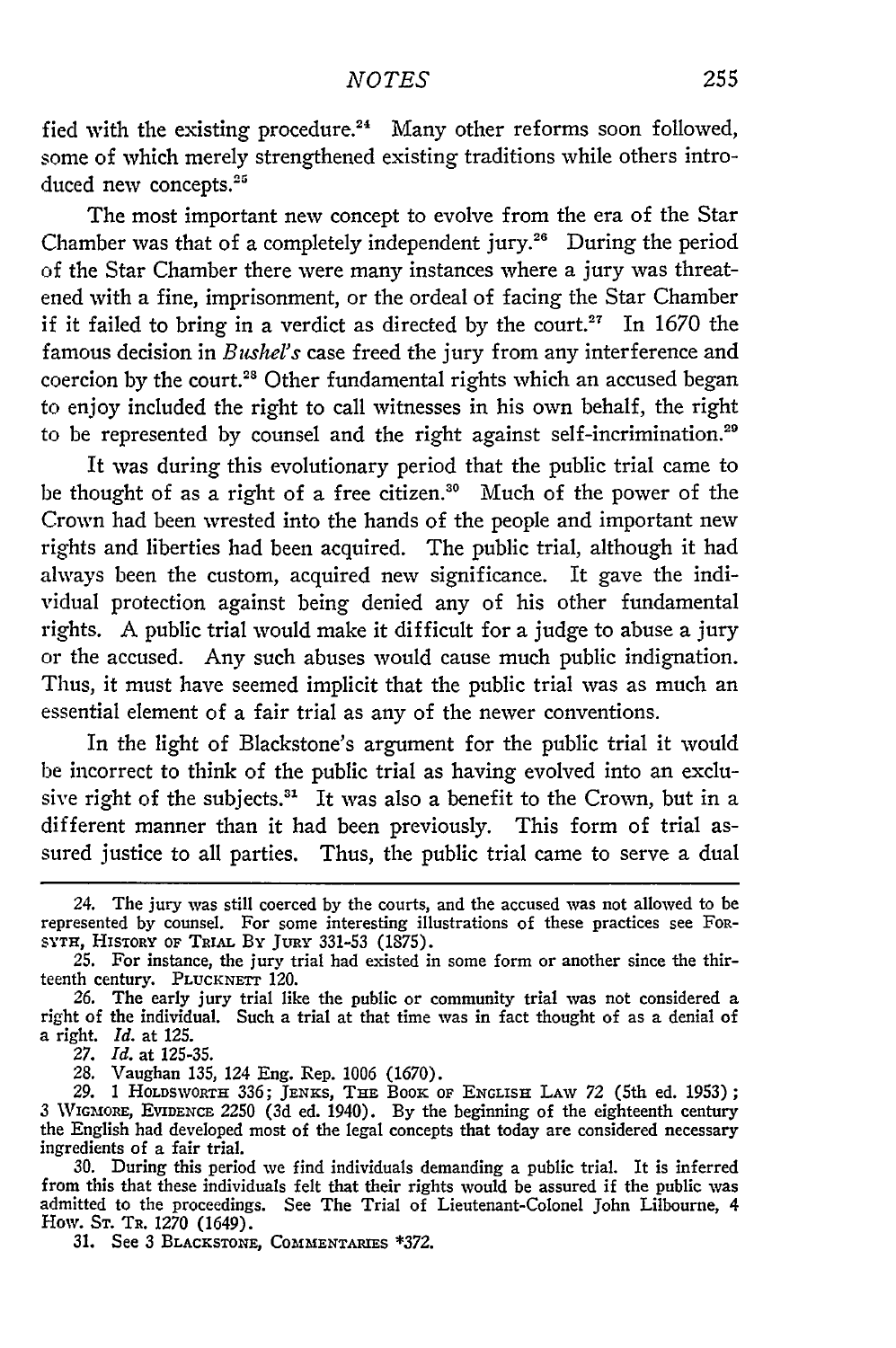purpose. It insured the integrity of the judicial system, and protected the rights of the accused.

At the dawn of the American Revolution the English subjects were enjoying a fair trial. Many of the elements of a fair trial can be found in the Sixth Amendment to the United States Constitution. The framers of that amendment had the same motives as their English forefathers had when they were formulating these legal concepts. They believed that in a nation which was to be governed by a rule of law, formulated by the people, the public trial was essential in order to assure the accused a fair trial. Further, it is not unsound to assume that the concept had a dual purpose in the United States as it did in England, maintaining judicial integrity and assuring the people as well as the accused a fair trial.

Modern courts have had much difficulty formulating a workable legal standard for the public trial. It is agreed that a public trial does not entitle admittance to all members of the public, e.g., the courts do not deny a trial judge the privilege of excluding unruly members of the public.<sup>32</sup> Problems have, however, arisen when the public has been excluded from the courtroom for other reasons. Also, questions develop in regard to the precise point in a trial at which the public may be excluded, how many members of the public can lawfully be excluded, whether the accused can waive a public trial or demand that the public not be admitted to his trial, and what effect the courts will give to the fact that a person has been denied a public trial.<sup>31</sup>

As to the right of the accused to waive the public trial some courts have decided that the right belongs solely to the accused;<sup>34</sup> thus, to waive it is his privilege. At least one court has argued that the public trial is a right belonging to the public as well as to the accused **;5** therefore, it cannot be waived at the mere whim of the accused. In the latter jurisdiction the defendant is not deemed to have waived his right by failure to have raised a timely objection."6 In the former jurisdictions the right has been deemed to have been waived by failure to raise the issue at the trial.<sup>37</sup>

<sup>32.</sup> Davis v. United States, *247* Fed. 394, 395 (8th Cir. 1917) ; People v. Hartman, 103 Cal. 242, 37 Pac. 153 (1894) ; 1 COOLEY, **CONSTITUTIONAL** LImITATIONS 647 (8th ed. **1927).**

<sup>33.</sup> Annot., 48 A.L.R.2d 1436 (1956).

<sup>34.</sup> United States v. Sorrentino, 175 F.2d 721 (3d Cir. 1949) ; Henderson v. State, *207* Ga. *206,* 60 S.E.2d 345 (1950).

<sup>35.</sup> Neal v. State, 86 Okla. Crim. 283, 192 P.2d 294 (1948).

<sup>36.</sup> An attorney cannot waive a defendant's right to a public trial without the defendant being present. State v. Delzoppo, 86 Ohio App. 381, 92 N.E.2d 410 (1949).

<sup>37.</sup> Baker v. Utecht, 221 Minn. 145, 21 N.W.2d 328 (1946); State v. Smith, 90 Utah 482, **62 P.2d 1110 (1936).**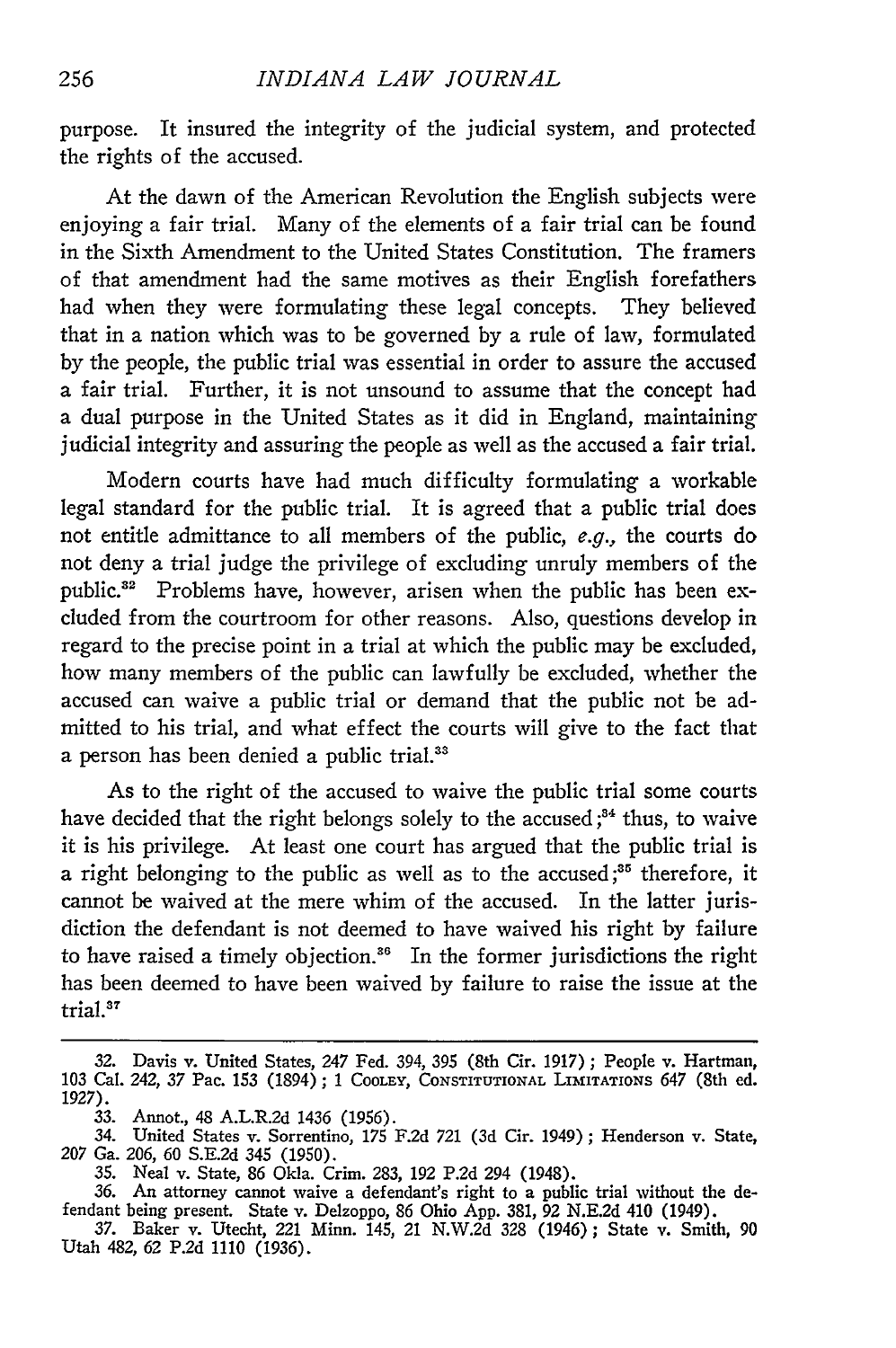The courts have not always been in accord as to what effect should be given to the outcome of a trial where the defendant has shown that he has been denied a public proceeding. It has been held that even when the accused can show that his trial was not public he still must be able to show an injury resulting from the denial of such a trial or the court should refuse a reversal.<sup>38</sup> Other jurisdictions have considered the denial reversible error ipso facto.*<sup>3</sup> "*

A problem which is central to all of these questions is the determination of what constitutes a public trial. In obscenity cases where the general public have been excluded it has been held that the requirement has been met in so long as the proceedings are not secret.<sup>40</sup> Other courts have held that in special instances the right to have spectators present might be curtailed, but these courts have said that this curtailment cannot be total except in extraordinary circumstances.<sup>41</sup> The courts have not been precise in defining a legal standard for the public trial. In light of its historical development, and its purpose for being in the Constitution, a legal standard should be developed keeping within the tenor of this purpose. In keeping with the spirit and purpose of the public trial the trial judge should be allowed to exclude certain classes of the public upon the showing of a necessity for such. The denial of such a trial should be considered a prejudicial error unless there is a proper showing of a necessity. There should be no precise definition as to how many members of the public must be present to constitute a public trial.<sup>42</sup> The legal standard should be a standard that would be applied in each individual case according to the facts in that case. The question should be whether the accused and the people, in light of all circumstances, were afforded a public trial to the extent that there was reasonable assurance that a fair trial was carried out.

The purpose of the public trial is to insure the individual those fundamental rights which are requisite ingredients of a fair trial. When,

42. "It is for the protection of all persons accused of crime . . . that they may be awarded a fair trial." People v. Murray, 89 Mich. 276, 286, 50 N.W. 995, 998 (1891).

<sup>38.</sup> Callahan v. United States, 240 Fed. 683 (9th Cir. 1917); Reagan v. United States, 202 Fed. 488 (9th Cir. 1913).

**<sup>39.</sup>** Davis v. United States, 247 Fed. 394 (8th Cir. 1917). But in Tanksley v. United States, 145 F.2d 58 (9th Cir. 1944), the 9th Circuit adopted the same views as held by the 8th Circuit. The state courts still appear to be split on this point. People v. Kerrigan, 73 Cal. 222, 14 Pac. 849 (1887) ; People v. Harris, 302 Ill. 590, 135 N.E. 75 (1922) ; State v. Rime, 209 Iowa 864, 226 N.W. 925 (1929); People v. Jelke, 308 N.Y. 56, 123 N.E.2d 769 (1954).

<sup>40.</sup> Scott v. State, 249 Ala. 304, 30 So.2d 689 (1947); Keddington v. State, 19 Ariz. 457, 172 Pac. *273* (1918).

<sup>41.</sup> People v. Byrnes, 84 Cal. App. 2d 192, 190 P.2d 290 (1948) ; Neal v. State, 86 Okla. Crim. 283, 192 P.2d 294 (1948).